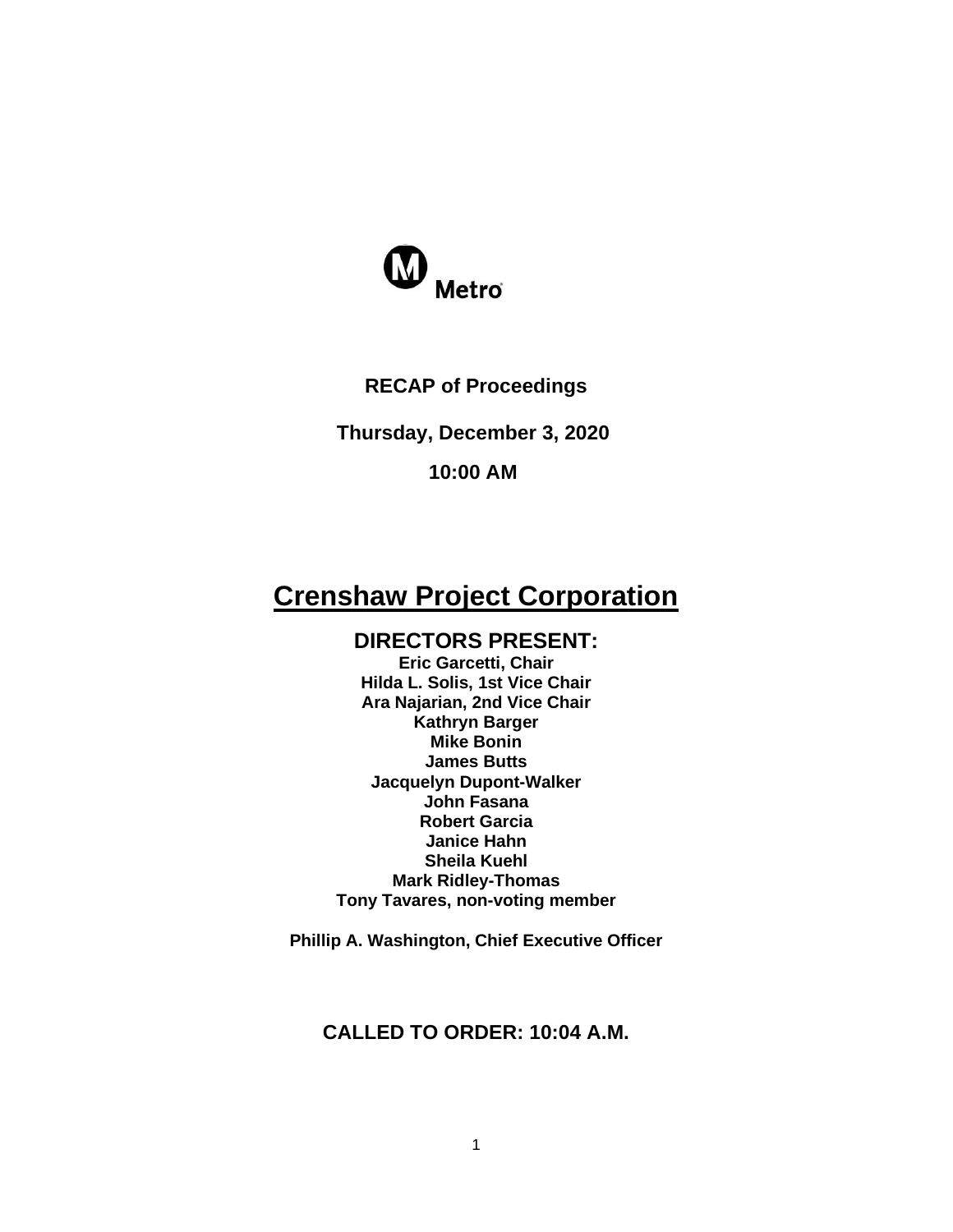## **ROLL CALL**

## **1. SUBJECT: MINUTES OF THE CRENSHAW PROJECT CORPORATION 2020-0696 BOARD MEETING HELD MAY 28, 2020**

APPROVED Minutes of the Crenshaw Project Corporation Meeting held May 28, 2020.

| KB | <b>MRT</b> | JF | JDW <b>S</b> |  |  | MB   EG   HS   AN   RG | JB' | <b>PK</b> | JF |  |
|----|------------|----|--------------|--|--|------------------------|-----|-----------|----|--|
|    |            |    |              |  |  |                        |     |           |    |  |

## **2. SUBJECT: FISCAL YEAR BUDGET 2020-0693**

APPROVED the Fiscal Year 2020-2021 (FY21) budget in the amount of \$28,260.00 for the operation and administration of the Crenshaw Project Corporation (CPC).

| <b>KB</b> | <b>MRT</b> | JF   JDW   MB   EG   HS   AN   RG |  |  | JB | <b>PK</b> | <b>JH</b> |  |
|-----------|------------|-----------------------------------|--|--|----|-----------|-----------|--|
|           |            |                                   |  |  |    |           |           |  |

## **3. SUBJECT: CRENSHAW PROJECT CORPORATION ANNUAL 2020-0694 FINANCIAL REPORT**

RECEIVED AND FILED the Crenshaw Project Corporation (CPC) **Annual Financial Report for the fiscal year (FY) ended June 30, 2020** (Attachment A).

| KB | <b>MRT</b> | $\vert$ JF $\vert$ JDW $\vert$ MB $\vert$ EG $\vert$ HS $\vert$ AN $\vert$ RG $\vert$ |  |  |  | JB PK | JH |  |
|----|------------|---------------------------------------------------------------------------------------|--|--|--|-------|----|--|
|    |            |                                                                                       |  |  |  |       |    |  |

| $PK = P$ . Krekorian | $HS = H$ . Solis    | $KB = K$ . Barger         | $RG = R$ . Garcia |
|----------------------|---------------------|---------------------------|-------------------|
|                      |                     |                           |                   |
| $JF = J$ . Fasana    | $JB = J.$ Butts     | $JDW = J$ . Dupont-Walker |                   |
| $JH = J$ . Hahn      | $EG = E$ . Garcetti | $MRT = M$ . Ridley-Thomas |                   |
| $MB = M$ . Bonin     | $SK = S$ . Kuehl    | $AN = A$ . Najarian       |                   |

**\*\*\*\*\*\*\*\*\*\*\*\*\*\*\*\*\*\*\*\*\*\*\*\*\*\*\*\*\*\*\*\*\*\*\*\*\*\*\*\*\*\*\*\*\*\*\*\*\*\*\*\*\*\*\*\*\*\*\*\*\*\*\*\*\*\*\*\*\*\*\*\*\*\*\*\*\*\*\*\*\*\*\*\*\*\***

**LEGEND: Y = YES, N = NO, C = HARD CONFLICT, S = SOFT CONFLICT ABS = ABSTAIN, A = ABSENT, P = PRESENT**